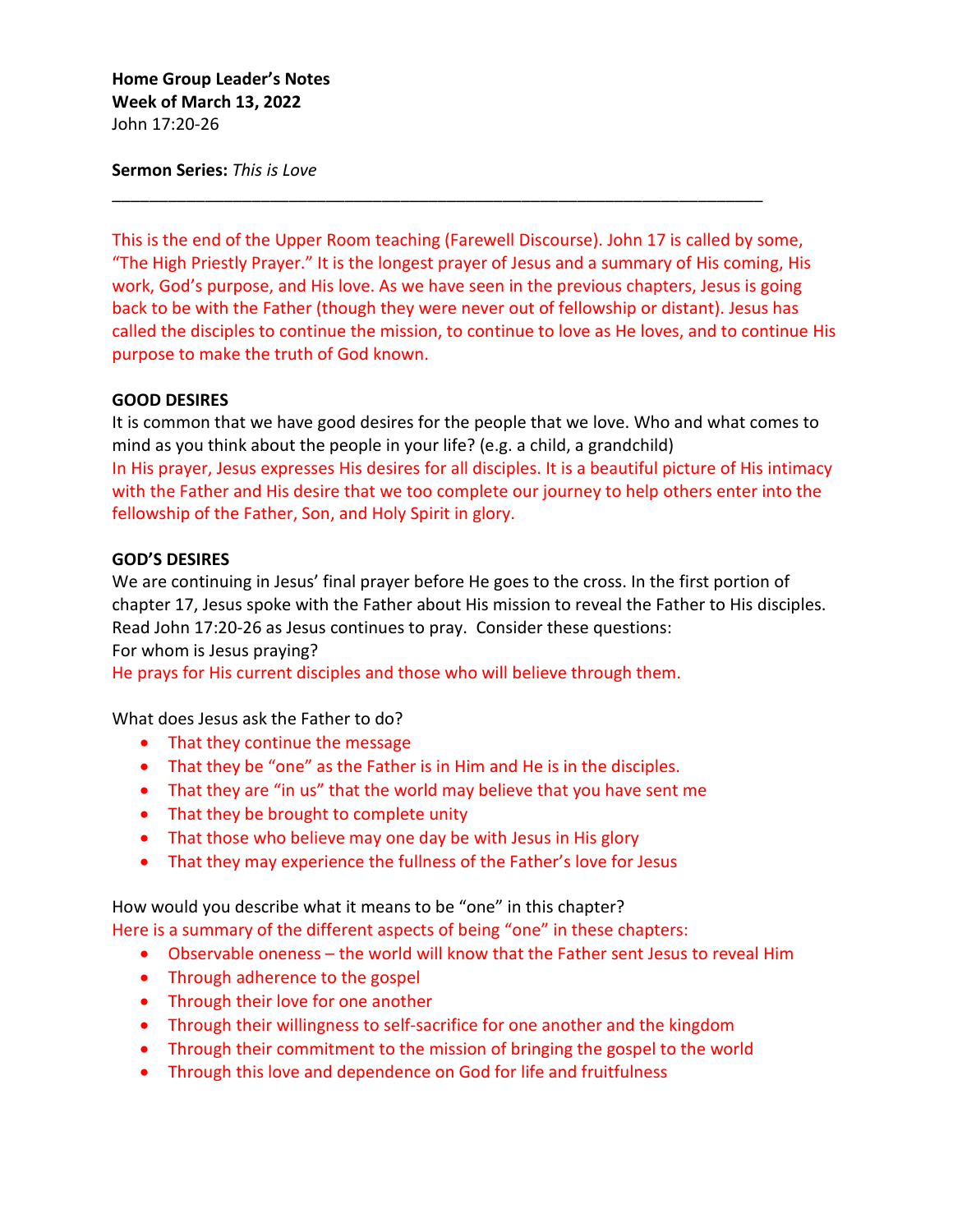Who is the audience of the 'oneness' of believers? What are the signs of their oneness? Jesus wants the world to know that He was sent by the Father to reveal the Father, His love, and His plans for those who believe. The signs: (repeat from above)

- Observable oneness the world will know that the Father sent Jesus to reveal Him
- adherence to the gospel
- their love for one another
- their willingness to self-sacrifice for one another and the kingdom
- their commitment to the mission of bringing the gospel to the world
- love and dependence on God for life and fruitfulness

If "glory" is defined as 'the manifestation or revelation of our glorious God,' how is it that we have received glory? (22) How do we glorify God in this life? (23) When will Jesus' glory be fully realized? (24)

Jesus glorified the Father by revealing Him, by making the good news known, by teaching that people can dwell with God forever through faith in Jesus. This is how we received glory. We now glorify God by revealing what Jesus taught us. We will fully realize His glory when we are with Him in glory ("with me where I am, and to see my glory"  $- v. 24$ )

How is it that all that we are, have, and will be is tied to God's love? How is His love described in this passage?

It was out of God's love that He sent Jesus, it was out of God's love that Jesus saves us, it is out of God's love that we will dwell with God in glory.

What does Jesus pray will happen to the world through us? How will it occur? "to let the world know [purpose] that you sent me and have loved them even as you have loved me" (23) and "in order that the love you have for me may be in them and that I myself may be in them." (26)

# **APPLYING THIS TO OUR LIVES**

It is so important that we understand live in the truth of God's amazing love for us. It is also important that we understand our mission is to make God known. Who can you have a conversation with about God's love this week?

Sharing these truths with other believers and with friends in the world blesses both the speaker and the hearer. It also helps us continue Jesus' mission to make God known.

# **DISCUSS TOGETHER**

How is the oneness of the Father and the Son also our oneness? How is this oneness expressed through us?

It is an amazing thing that we are invited into the very fellowship, oneness, with the Father, the Son, and the Holy Spirit.

What is Jesus' ultimate desire for those who believe? (v. 24, see also John 17:3; Revelation 21:3.) What does that tell us about God's character and His master plan for people? That they dwell with God in glory. This has always been His master plan. 1 Peter 3:18 says, **"**For Christ also died for sins once for all, *the* just for *the* unjust, so that He might bring us to God."